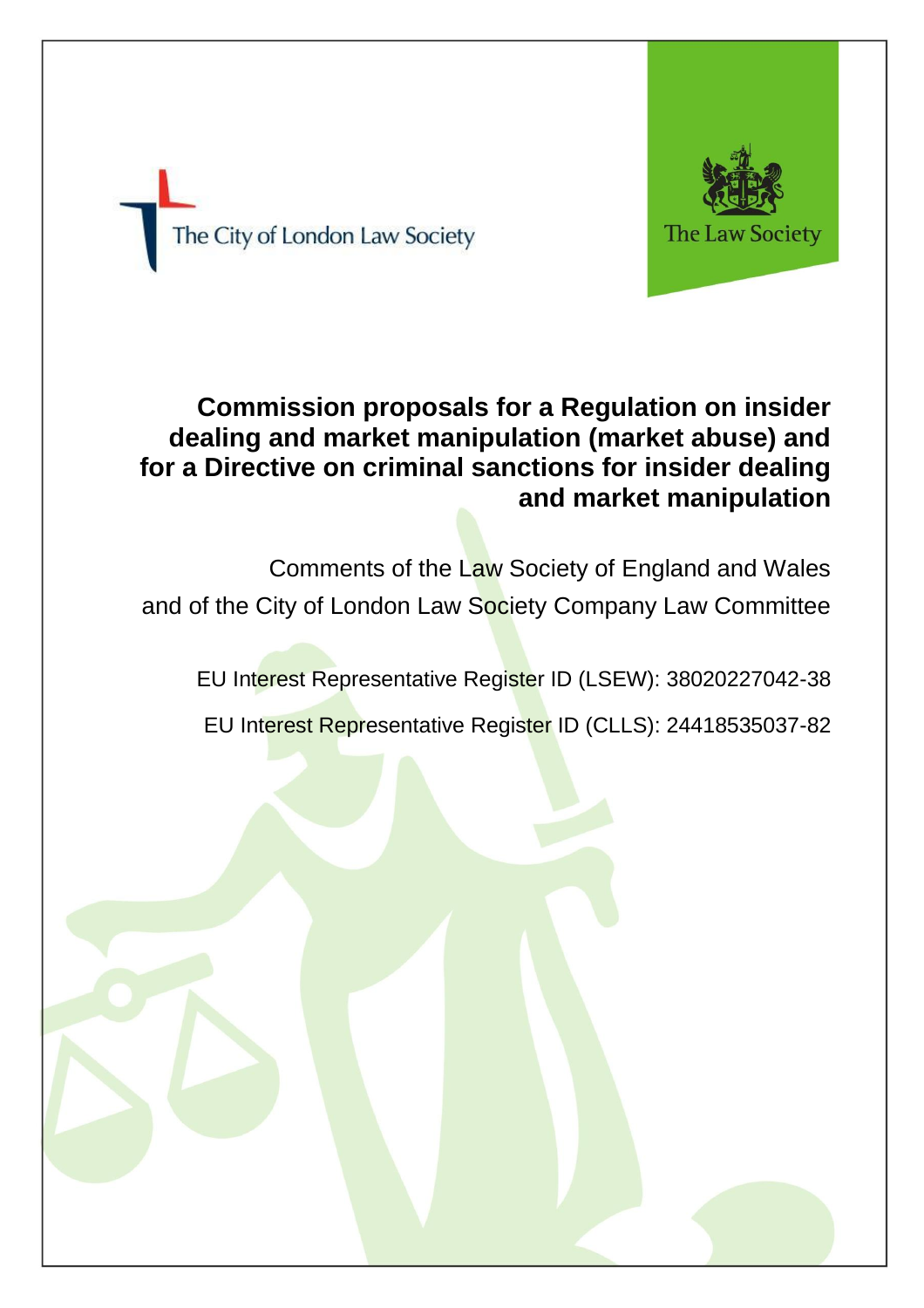# **Commission proposals for a Regulation on insider dealing and market manipulation (market abuse) and for a Directive on criminal sanctions for insider dealing and market manipulation**

## *Comments of the Law Society of England and Wales and the City of London Law Society Company Law Committee*

#### **Introduction**

- 1. This response has been prepared on behalf of the Company Law Committee of the Law Society of England and Wales and the City of London Law Society Company Law Committee.
- 2. The Law Society of England and Wales is the representative body of over 140,000 solicitors in England and Wales. The Society negotiates on behalf of the profession and makes representations to regulators and Government in both the domestic and European arena. This response has been prepared on behalf of the Law Society by members of the Company Law Committee. The committee is made up of senior and specialist corporate lawyers.
- 3. The City of London Law Society (CLLS) represents approximately 13,000 City lawyers through individual and corporate membership including some of the largest international law firms in the world. These law firms advise a variety of clients from multinational companies and financial institutions to Government departments, often in relation to complex, multi jurisdictional legal issues. The CLLS responds to a variety of consultations on issues of importance to its members through its 17 specialist committees and in this case the response has been prepared by the CLLS Company Law Committee.
- 4. This response comprises the views of the Joint Committee on the European Commission's proposal for a Regulation on insider dealing and market manipulation (commonly known as the Market Abuse Regulation, or the "**Regulation**") and a Directive for criminal sanctions on insider dealing and market manipulation ( commonly known as the Market Abuse Directive II, or the "**Directive**"). Attached to this response is a schedule (the "**Schedule**"), which provides specific drafting comments on certain provisions of the Regulation and should be read together with this response.

#### **Guidance for understanding key provisions**

5. The Regulation, as currently drafted, lacks the level of detail and guidance on which market participants rely to understand the ambit of the current market abuse regime. A number of recitals in MAD (the present Market Abuse Directive 2003/6/EC, currently in force) provide important guidance for the understanding of its operative provisions and the scope of the insider dealing offence. These recitals are also relevant to the Regulation but have been omitted from it. The recitals referred to in page 1 of the Schedule should be included in the Regulation, as they contain examples of behaviour which is permitted under MAD and which should also be permitted under the Regulation. As the recitals provide defences to the insider dealing and market manipulation offences,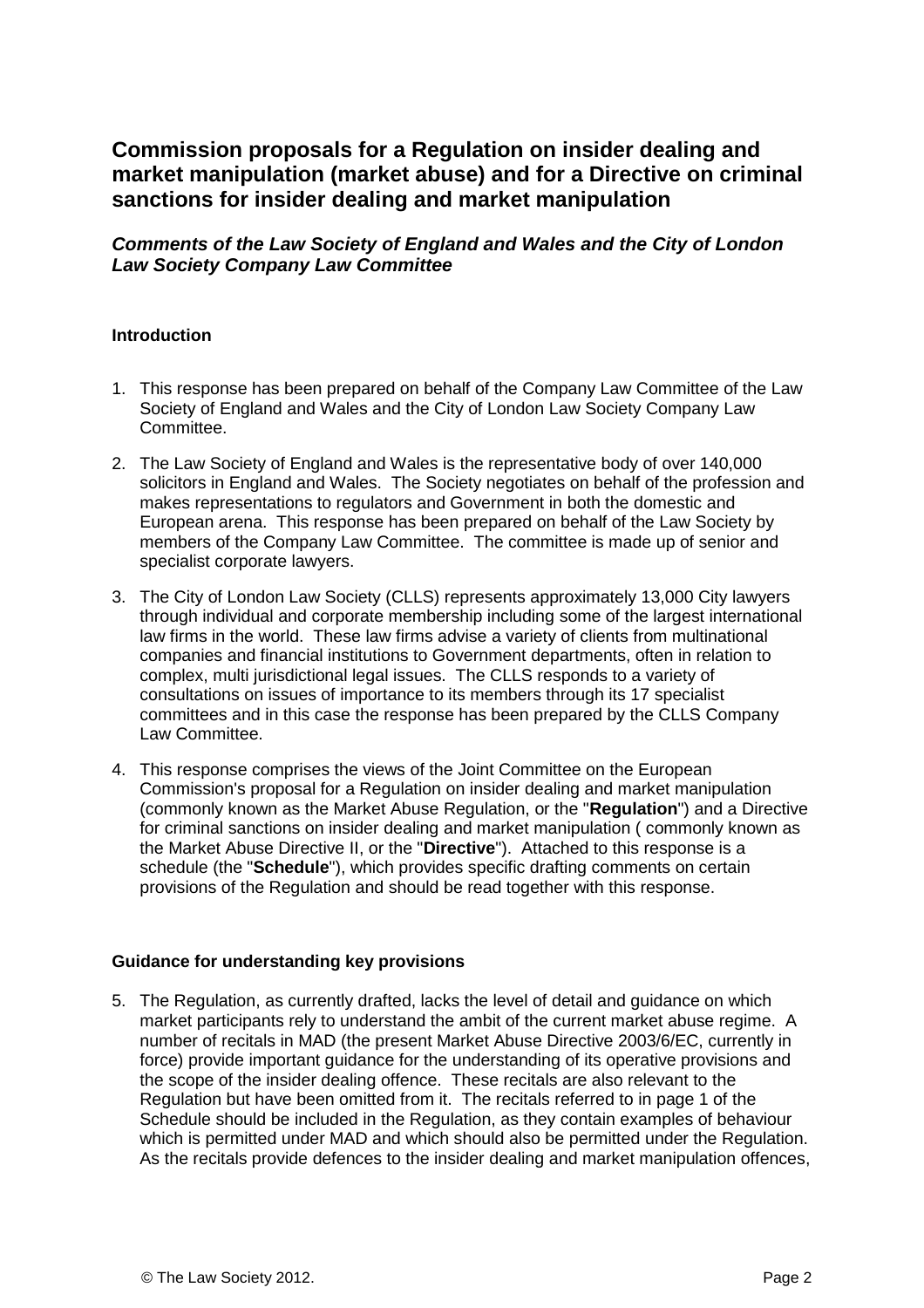they should be included in the main provisions of the Regulation itself, as well as in the recitals.

- 6. In addition, the UK's Code of Market Conduct provides further guidance to market participants in the UK for determining whether or not behaviour amounts to market abuse, such as when information is improperly disclosed or misused. A number of provisions, as set out on page 2 of the Schedule, would provide useful further clarification on the scope of the market abuse offences in the Regulation. Such provisions could be included in the Regulation itself or by way of technical standards adopted by ESMA.
- 7. A number of concepts are used throughout the Regulation, but it is not clear whether ESMA will issue draft guidance to clarify how these concepts will be applied in practice. ESMA should be empowered to issue technical standards in the following areas or alternatively, further explanations should be included in the recitals or in the main provisions of the Regulation:
	- a. Guidance under Article 7(7) as to when a legal person will be considered to have effective arrangements in place to ensure that no person in possession of inside information relevant to the transaction had any involvement in the decision or influencing behaviour;
	- b. Guidance for issuers to enable them to comply with the obligation to disclose public information under Article 12, such as the circumstances in which delay is permitted, when omissions are likely to mislead the public or when information will be of systemic importance. Guidance should also be given to the meaning of "as soon as possible" and "an appropriate period". The meaning of "legitimate interests", which is currently amplified in Implementing Directive 2003/124/EC and which sets out non-exhaustive circumstances of legitimate interests, should also be set out in Article 12(4).

#### **Maximum harmonisation regime**

8. Under Recital (5) of the Regulation, it is proposed that the new market abuse regime will be a maximum harmonisation regime (other than in relation to civil and criminal standards). It could, therefore be construed to mean that the detailed guidance in the UK's Code of Market Conduct on the UK's market abuse regime or the guidance included in the Disclosure and Transparency Rules as regards the disclosure and delay of inside information, may no longer be relied on. The Joint Committee's view is that such guidance is valued by market participants and we would therefore welcome confirmation that national competent authorities may still be able to issue guidance.

#### **Article 6: Inside information**

9. Article 6(1)(e) introduces a new category of inside information (the "reasonable investor" test), which is not precise or price sensitive but is based on what a reasonable investor would regard as relevant when deciding the terms on which a relevant transaction should be effected. Article 6(1)(e) considerably broadens the range of information that could be regarded as inside information and is a significant departure from MAD. Whilst the reasonable investor test appears to be based on the regular user test in Section 118(4) of the UK Financial Services and Markets Act 2000, it would have a significantly different effect, as it does not include the objective test in the second limb of Section 118(4), which requires the behaviour to be regarded by a regular user of the market as a failure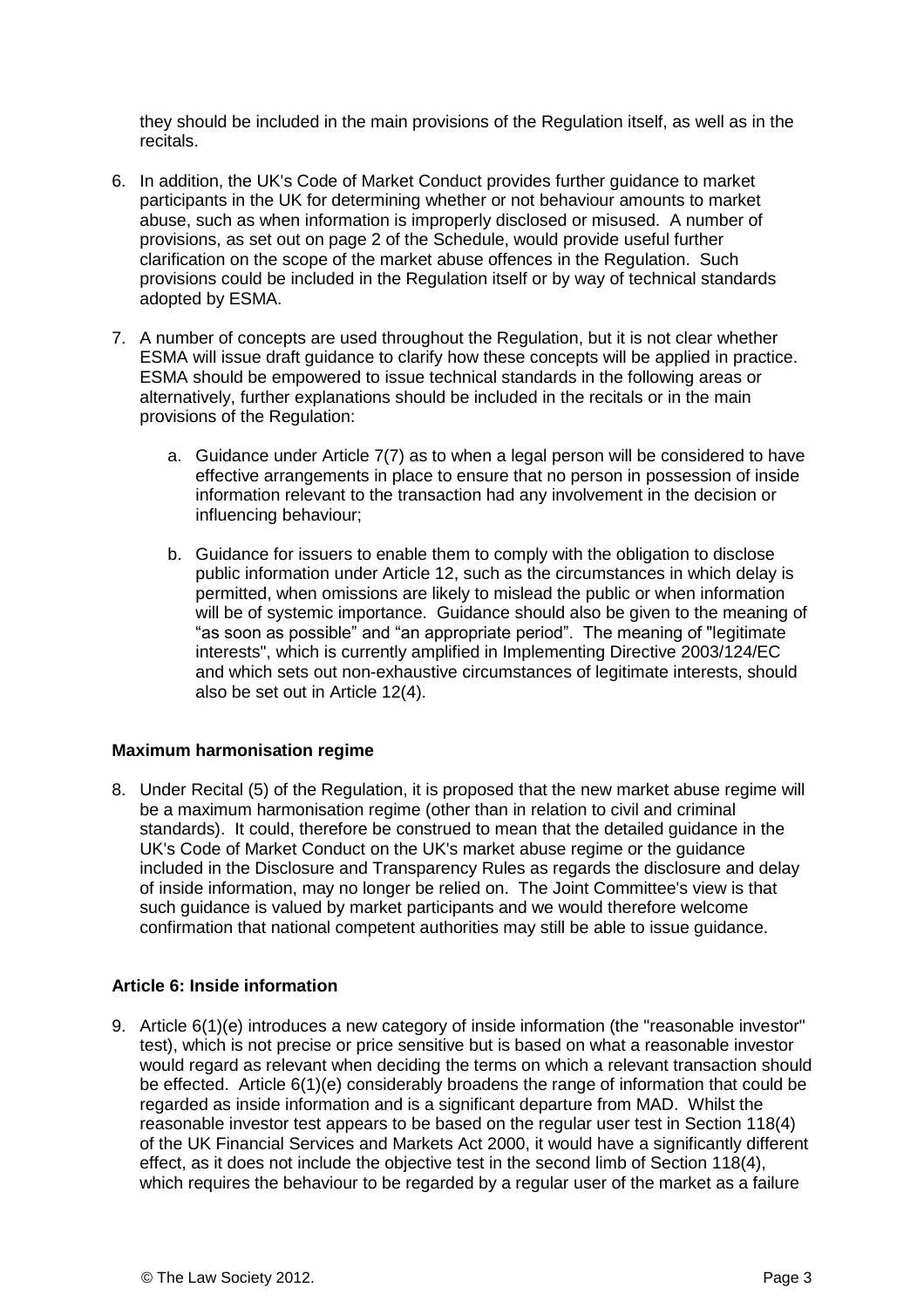to observe the standard of behaviour reasonably expected of a person in his position in relation to the market. The merit of this objective test is that it is based on the particular market concerned and could change as standards of conduct in relation to such markets develop over time.

- 10. If adopted in its current form, Article 6(1)(e) would make unlawful many activities that are currently accepted and are not regarded as abusive. Two important examples concern company insiders and normal investor relations activities. Company insiders (directors and employees of companies) will often have knowledge of non-public information which is not price sensitive and which a reasonable investor would regard as relevant. This "relevance" test, without any materiality qualification, will mean that those within the company with access to confidential information relating to the company are likely to conclude that the unpublished information they have is inside information. As a result, they will be insiders and may, therefore, be unable ever to find a time when they can deal in the company's securities. In their dealings with shareholders, companies regularly provide their key investors with information which has not been generally announced as part of their normal investor relations dialogue. This kind of dialogue is encouraged as part of the drive to improve the "stewardship" of institutional investors. Investors will generally not be willing to be given information that will make them insiders, for fear that they will be prevented from dealing. If companies only provide information that is not "relevant", the investors will soon see the meetings as serving little purpose.
- 11. For these reasons, the new category, as drafted, is unworkable. Article 6(1)(e) should either be deleted in its entirety or, if deletion is not acceptable, it could be redrafted as follows, so that inside information will only fall within Article 6(1)(e) if it is price-sensitive information); the effect of Article 6(1)(e) is to remove the requirement that the information be precise:

"*information, not falling within paragraphs (a), (b), (c) or (d) which has not been made public and relates relating to one or more issuers of financial instruments or to one or more financial instruments, which is not generally available to the public, but which, if it were available to a reasonable investor, who regularly deals on the market and in the financial instrument or a related sport commodity contract concerned, would be regarded by that person as relevant when deciding the terms on which transactions in the financial instrument or a related spot commodity contract should be effected if made public, and which would be likely to have a significant effect on the prices of those financial instruments or on the price of the related spot commodity contract concerned*."

- 12. Article 6(3) tracks the definition given in Commission Directive 2003/124/EC but does not take into account the guidance given by the Committee of European Securities Regulator's in their Level 3 Guidance of July 2007 (CESR/06-536b). Paragraph 1.11 of CESR's Guidance provides that "*The "reasonable investor" test set out above assists in determining the type of information to be taken into account for the purposes of "significant price effect" criterion.*" This means that the reasonable investor test supplements the primary test as to whether information would be likely to have a significant effect on prices of financial instruments.
- 13. Without the CESR guidance the meaning of Article 6(3) is unclear as it could be interpreted as substituting the reasonable investor test for any assessment of the impact of the information on the price of the relevant securities or it could be interpreted as creating a two limb test for price sensitivity (that is to say that information must be likely to have a significant effect on the price of the affected financial instruments and must satisfy the reasonable investor test).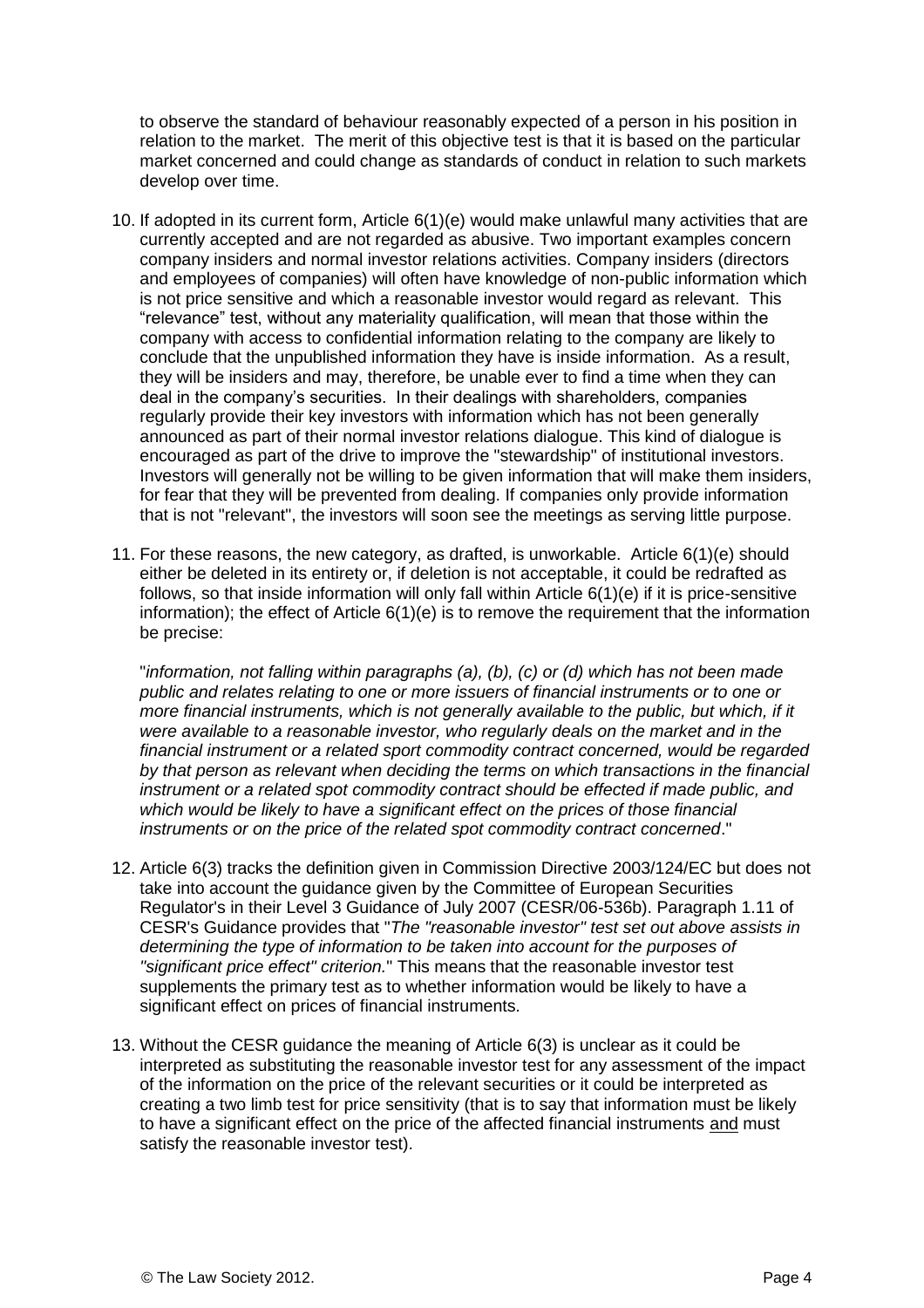- 14. The sensible course is for the reasonable investor test to apply in assessing whether the information is price sensitive. To achieve this Article 6(3) could be amended as follows:
	- *a. For the purposes of applying paragraph 1, information is price sensitive if it is information that, if it were made public, would be likely to have a significant effect on the prices of the financial instruments, the related spot commodity contracts, or the auctioned products based on the emission allowances and it is information a reasonable investor would be likely to use as part of the basis of his investment decisions.*

OR

*b. For the purposes of applying paragraph 1, information is price sensitive if it is information that, if it were made public, would be likely to have a significant effect on the prices of the financial instruments, the related spot commodity contracts, or the auctioned products based on the emission allowances and for the purposes of determining whether the information would be likely to have that effect, it is relevant to consider whether it is information a reasonable investor would be likely to use as part of the basis of his investment decisions.*

#### **Article 7: Insider dealing and improper disclosure of inside information**

- 15. Under Article 7(1), insider dealing arises where "a person possesses inside information and uses that information by acquiring or disposing of, for his own account or for the account of a third party, either directly or indirectly, financial instruments to which that information relates". Whilst Article 7(1) maintains the same prohibition which is contained in MAD, it does not deal with the Court of Justice of the European Union's decision in Case C-45/08 *Spector Photo Group NV* v *CBFA*, where the Court held that there is a presumption that an insider who deals while in possession of inside information intended to use that information for the purposes of dealing, and should therefore be held to commit an offence of insider dealing.
- 16. The CJEU stated that, when determining whether information is inside information, it was not necessary to show intention (i.e. that the inside information influenced a person's decision to deal on such information), but that, where the constituent elements are proven (and the use of the inside information is unfair or contrary to the objectives of MAD) a relevant mental element can be inferred and it will then be for the accused to rebut this. *Spector* has, therefore, created uncertainties, as it is not clear whether an offence can be committed purely on the basis of "dealing while in possession of inside information" or whether it has to be "on the basis of inside information" (the latter being the basis on which many Member States, including the UK, implemented MAD). In our view, Article 7(1) should be amended so that:
	- a. a person is permitted to deal in financial instruments while in possession of inside information where that information does not have a material influence on his decision to deal in such instruments; and
	- b. as mentioned in paragraph 5 above, specific defences to the offences of insider dealing and improper disclosure of information should be included, in addition to the Chinese walls defence in Article 7(7).
- 17. The offence of attempted insider dealing in Article 7(2) is wider than the offence of committing insider dealing, as the latter requires the use of inside information, whereas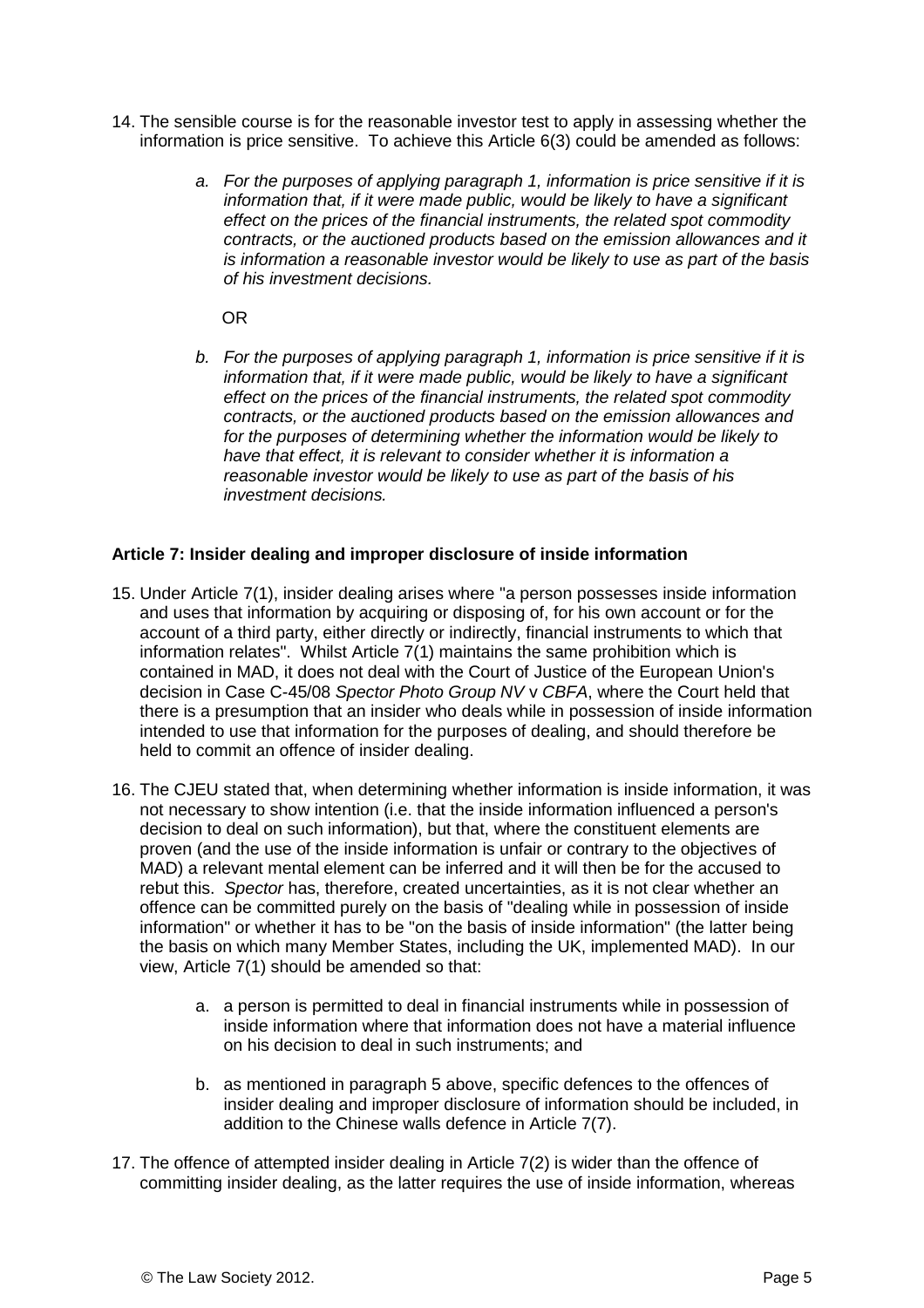the attempt offence only requires possession of inside information in attempting to acquire or dispose of financial instruments to which that information relates. The concept of "using" information should apply to the offence of attempting as well as to the actual dealing offence. Furthermore, attempts at market manipulation should require intention, which will align the offence with that contained in REMIT (the Regulation on Market Integrity and Transparency).

18. The exception to the offence of improper disclosure of inside information in Article 7(4) and 7(5)(c) should be amended to conform to Article 3(a) of MAD, as it allows disclosure where there is a duty that arises other than from employment or a profession (for example, a regulatory or fiduciary duty). A similar amendment should also be made to Article 12(6).

#### **Article 14: Managers' Transactions**

- 19. The current notification system in the UK involves notification to the issuer which makes the information public. This practice should be allowed to continue and Article 14(1) should be amended accordingly.
- 20. It is not clear under the Regulation how the EUR 20,000 threshold under Article 14(3) for managers' transactions will apply, namely whether, if that threshold is exceeded, there will be a requirement to disclose all transactions (including those under the threshold) or only those transactions over the threshold and whether the threshold applies per PDMR or to all PDMRs collectively within an issuer. Alternative drafting suggestions are given on page 56 of the Schedule. ESMA should be required to develop draft technical standards to determine how and when the value of transactions is to be calculated, including how and when purchases and sales are to be aggregated and how pledges are to be dealt with.

### **The Directive**

- 21. Whilst the Committee welcomes proposals which will harmonise the criminal market abuse regime in Member States, it should be clarified whether the criminal regime will run alongside the civil regime, so that (as is the case in the UK) national competent authorities may use criminal proceedings for the most serious offences or whether, in the case of the criminal offences set out in the Directive, only a criminal sanction will be available so that it will not be possible to bring a civil claim.
- 22. Under the Directive, insider dealing and market manipulation will only be criminal offences if they are committed with "intent", which is not defined. The Directive should make clear what "intent" means in this context.
- 23. Article 7 of the Directive provides that a legal person can commit criminal offences under the Directive where such offences have been committed for its benefit by "any person who has a leading position within the legal person, acting either individually or as part of an organ of the legal person". This wording is unclear and the circumstances in which a person will be considered to fall within the scope of this provision should be defined. Furthermore, "lack of supervision or control" is not an appropriate basis on which to impose criminal liability, as it is not clear what an individual is expected to do to supervise or control the person who commits the offence and, therefore, what the failure is which gives rise to the liability. The Committee would be happy to contribute technical drafting suggestions on these issues.